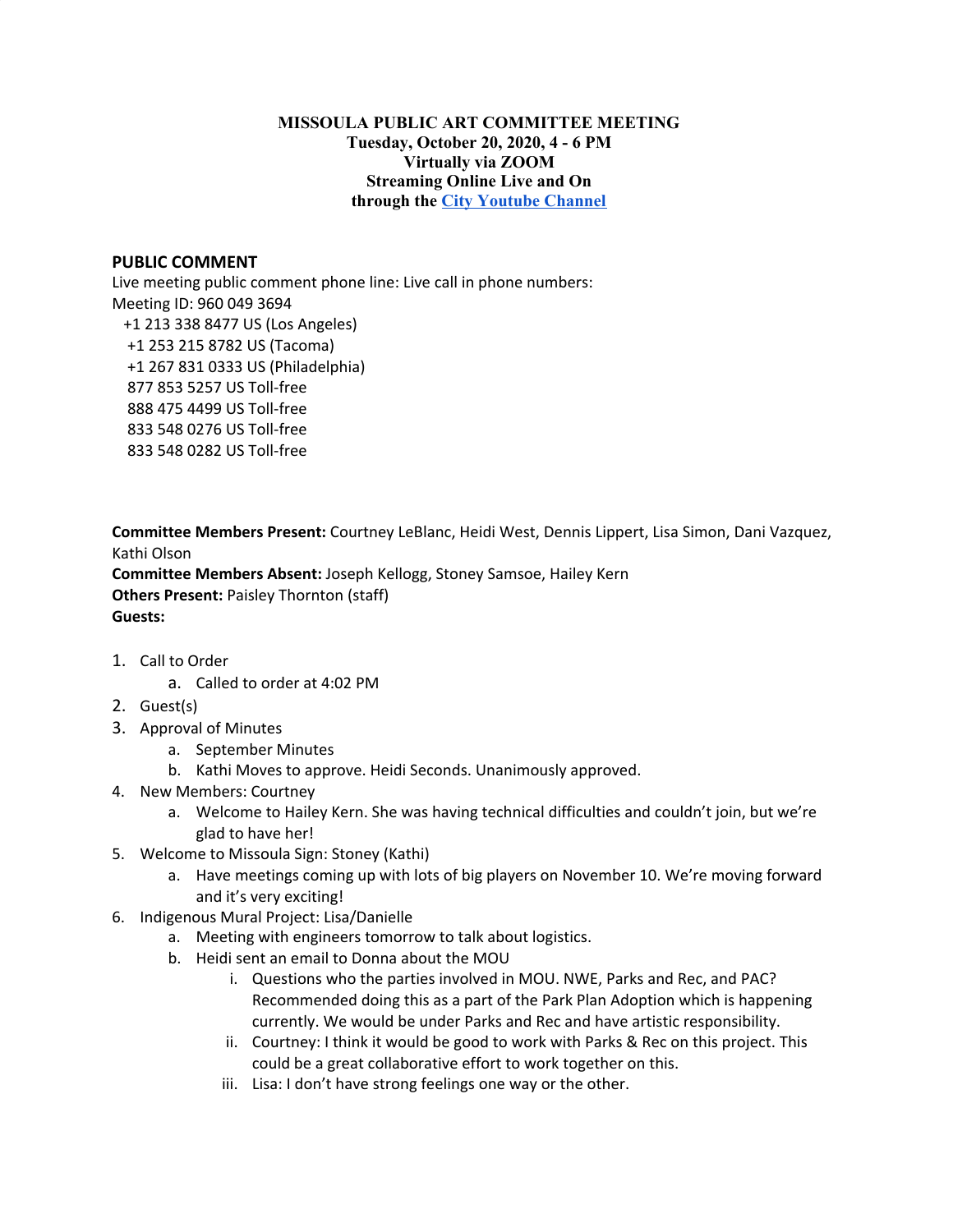- iv. Heidi: We need to get on paper what Northwestern is willing to donate to this project.
- v. Lisa: Working with Northside Park, Karen Sippy said it's part of their mission to fund this area. She's ready to do fundraising for that. We're looking at about \$3,000 per mural.
- 7. Poverello Mural: Courtney
	- a. Completed. Contracts and signed and back to the artist at The Poverello Center.
	- b. Kathi: I think it looks good and is a good positive collaboration.
	- c. Kirsten will add some photos to the Google Drive Art Project Folder
- 8. Mountain Line Mural: Courtney
	- a. Art call closes on Nov. 9. There was an interview with Stella Nall at Mountain Line's request.
	- b. Once the call closes we'll move forward.
- 9. Virtual Music Festival: Courtney
	- a. They're working with MDA to get a few show going in downtown locations.
- 10. Cleaning Van Buren Mural: Kathi
	- a. MTD involved to help, we just need to schedule them. We need to get encroachment paperwork done as traffic will be blocked for a bit. Hopefully we'll be able to get that done soon.
- 11. Submission process, making a design/model: Courtney
	- a. Stella Nall reached out with concerns about requiring a design before they are selected for a project. She said multiple Missoula artists are unwilling to apply for projects as they are unwilling to create spec work for free without the commitment of work.
	- b. Courtney spent the last month looking into art calls around the nation. There is no standard. They all ask for resume, artist statement and examples of past work. What if we let the sub-committee chair for the project select whether or not they want to require a design to apply?
	- c. Lisa: I think this maybe suggests that there is a Public Relations issue between us and the artists. They're saying we don't understand them. There are ways of reaching out to artists and starting that conversation so they know what hoops we have to jump through as the Public Art Committee.
	- d. Courtney: Could we do a ZOOM artist forum. Maybe Cathay could help with this?
	- e. Lisa: We could also get someplace like the ZACC to host something for us? We are currently being portrayed as the antagonist and being anti-artist. We need something where artists can express their concerns. I do think we require a lot. I think it's too much to ask the TSB applicants to create a box. They could just as easily do a 2-D design of the 6 sides. We need to remember we're mostly working with artists that are living so close to poverty.
	- f. Heidi: I think there is a lot of misinformation out there. If we had information about the process on the website year-round perhaps that would help. We could definitely add more info to the website so people are informed.
	- g. Kathi: We also need to keep in mind each art call is different. In some projects we do have money to pay artists for their submissions.
	- h. Lisa: TSBs are supposed to be opportunities for emerging artists. One of the selling points of our rigor is that we are a stepping stone to these huge \$100,000 projects that require a lot more.
	- i. Courtney: Maybe we could connect via ZOOM with University students.
	- j. Lisa: There is a class called "Beyond Art School" that would be great to connect with.
	- k. Courtney: A Q&A with Radius Gallery, Public Art Committee and ZACC would be great.
	- l. Lisa: Yes! Kia and I have the idea for a series called "Do the Work" where we discuss just that.